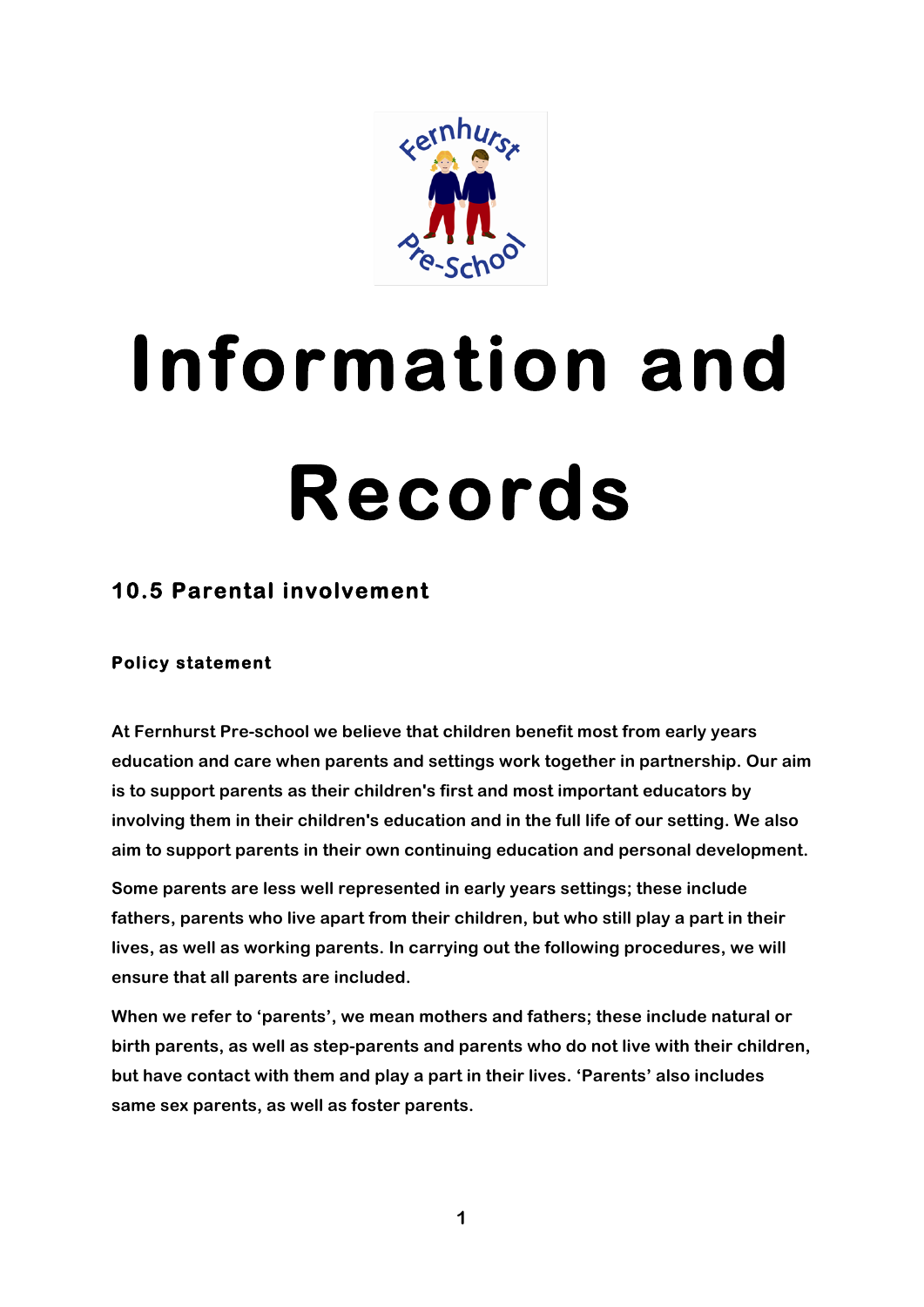**The Children Act (1989) defines parental responsibility as 'all the rights, duties, powers, responsibilities and authority which by law a parent of a child has in relation to the child and his property'. (For a full explanation of who has parental responsibility, refer to the Pre-school Learning Alliance publication Safeguarding Children.)**

#### **Procedures**

- § **Parents are made to feel welcome in our setting; they are greeted appropriately, there is adult seating and provision for refreshment.**
- § **We have a means to ensure all parents are included - that may mean that we have different strategies for involving fathers, or parents who work or live apart from their children.**
- § **We make every effort to accommodate parents who have a disability or impairment.**
- § **We consult with all parents to find out what works best for them.**
- § **We ensure on-going dialogue with parents to improve our knowledge of the needs of their children and to support their families.**
- § **We inform all parents about how the setting is run and its policies, through access to written information and through regular informal communication. We check to ensure parents understand the information that is given to them.**
- § **Information about a child and his or her family is kept confidential within our setting. We provide you with a privacy notice that details how and why we process your personal information. The exception to this is where there is cause to believe that a child may be suffering, or is likely to suffer, significant harm, or where there are concerns regarding child's development that need to be shared with another agency. We will seek parental permission unless there are reasons not to in order to protect the safety of the child. Reference is made to our Information Sharing Policy on seeking consent for disclosure.**
- § **We seek specific parental consent to administer medication, take a child for emergency treatment, take a child on an outing and take photographs for the purposes of record keeping.**
- § **The expectations that we make on parents are made clear at the point of registration.**
- § **We make clear our expectation that parents will participate in settling their child at the commencement of a place according to an agreed plan.**
- § **We seek parents' views regarding changes in the delivery of our service.**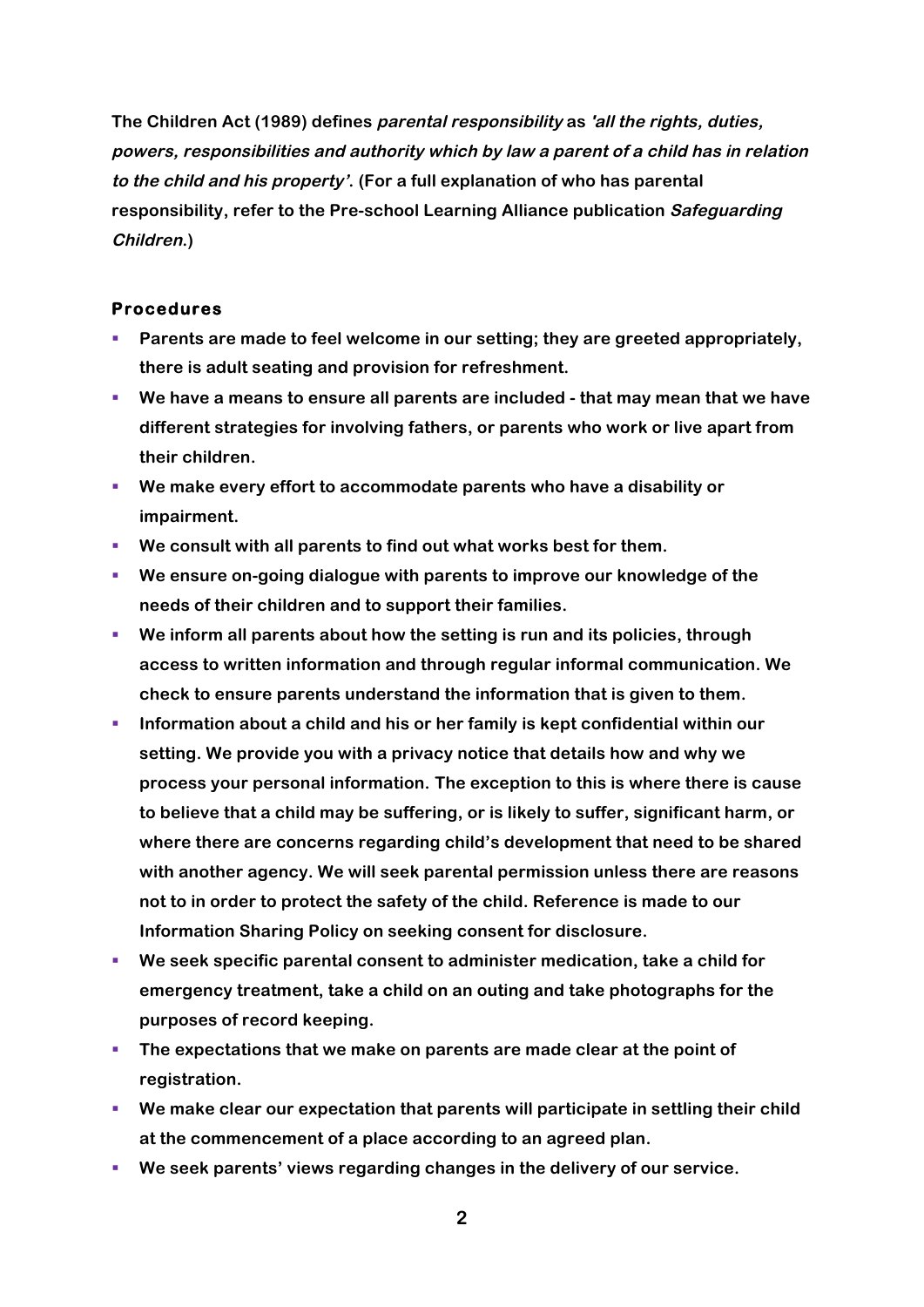- § **Parents are actively encouraged to participate in decision-making processes according to the structure in place within our setting.**
- § **We encourage parents to become involved in the social and cultural life of the setting and actively contribute to it.**
- § **As far as possible our service is provided in a flexible way to meet the needs of parents without compromising the needs of children.**
- § **We provide sufficient opportunity for parents to share necessary information with staff and this is recorded and stored to protect confidentiality.**
- § **Our key persons meet regularly with parents to discuss their child's progress and to share concerns if they arise.**
- § **Where applicable, our key persons work with parents to carry out an agreed plan to support special educational needs.**
- § **Where applicable, our key persons work with parents to carry out any agreed tasks where a Protection Plan is in place for a child.**
- § **We involve parents in the shared record keeping about their children - either formally or informally – and ensure parents have access to their children's written developmental records.**
- § **We provide opportunities for parents to contribute their own skills, knowledge and interests to the activities of the setting.**
- § **We support families to be involved in activities that promote their own learning and well-being; informing parents about relevant conferences, workshops and training.**
- § **We consult with parents about the times of meetings to avoid excluding anyone.**
- § **We provide information about opportunities to be involved in the setting in ways that are accessible to parents with basic skills needs, or those for whom English is an additional language; making every effort to provide an interpreter for parents who speak a language other than English and to provide translated written materials.**
- § **We hold meetings in venues that are accessible and appropriate for all.**
- We welcome the contributions of parents, in whatever form these may take.
- § **We inform all parents of the systems for registering queries, complaints or suggestions and we check to ensure these are understood. All parents have access to our written complaints procedure.**
- § **We provide opportunities for parents to learn about the curriculum offered in the setting and about young children's learning, in the setting and at home. There are opportunities for parents to take active roles in supporting their child's learning**